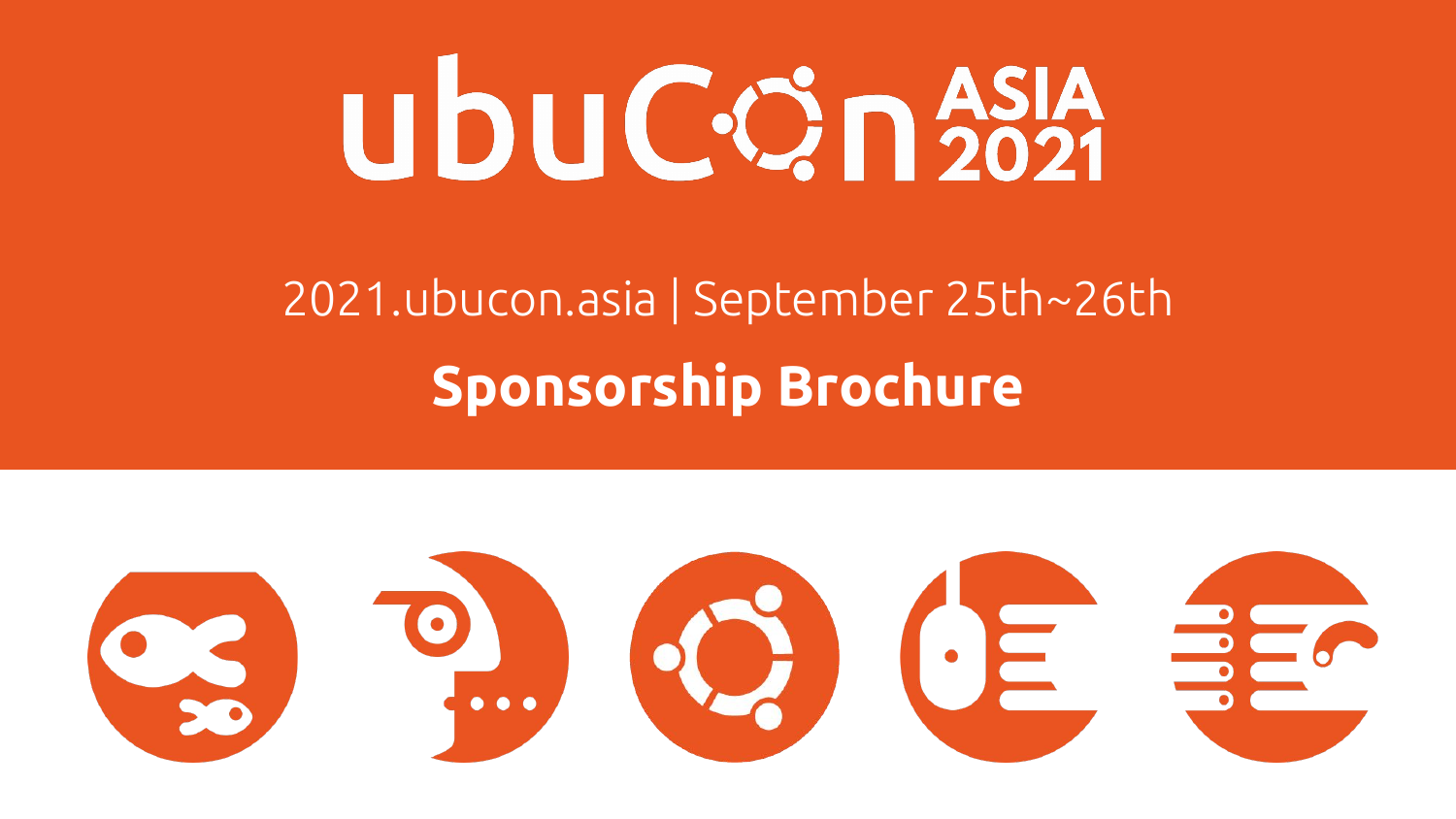

## Table of contents

- About the event
	- About UbuCon & UbuCon Asia
	- UbuCon Asia 2021 overview
	- Organizers & Host communities across Asia
	- $\circ$  The virtual event venue
	- Event program details

#### ● Become a sponsor

- Benefits
- Sponsorship packages
- Non-cash sponsorship packages
- Additional sponsorship opportunities
- 25th~26th Contact info

September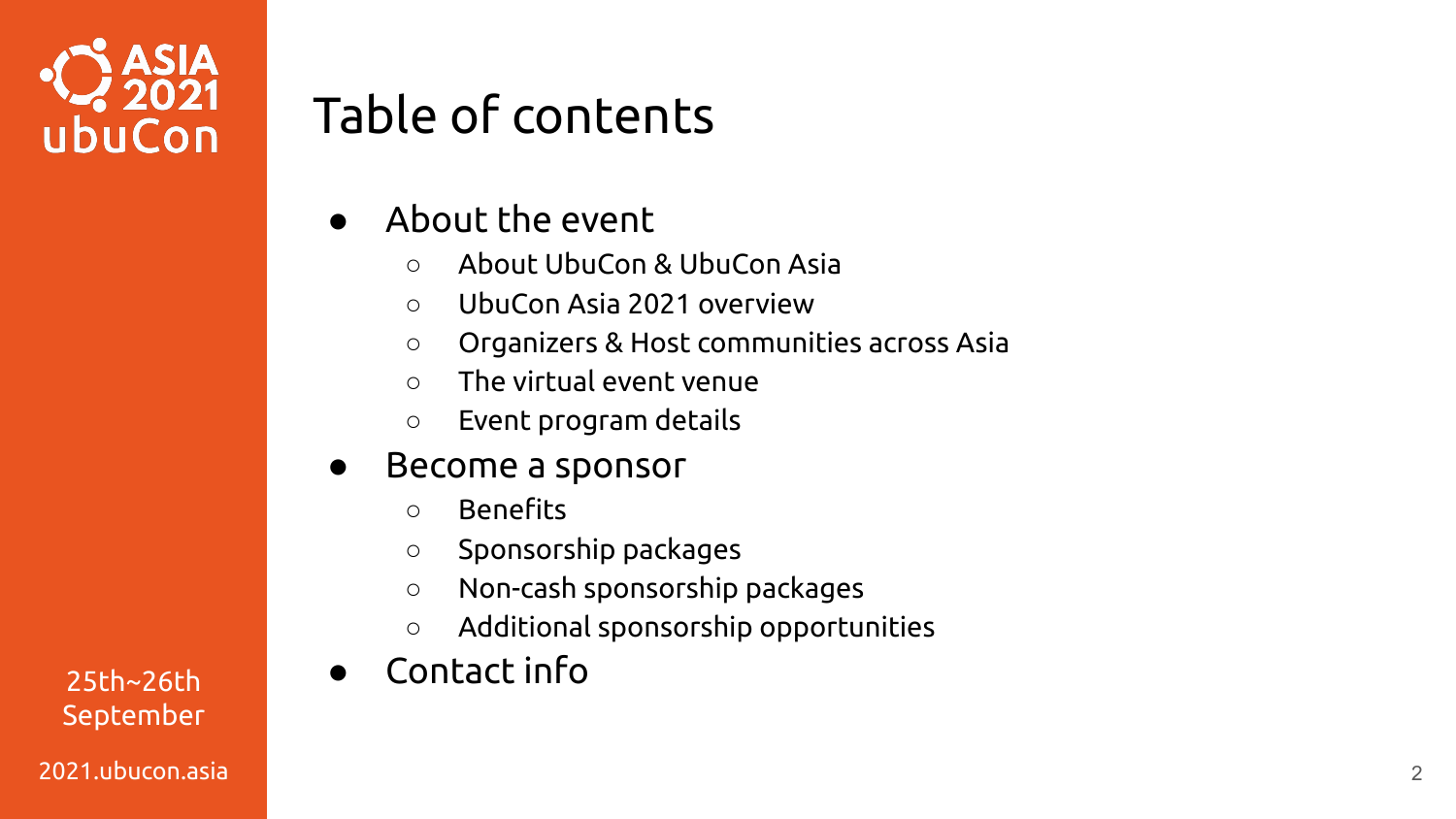

#### About UbuCon & UbuCon Asia

**UbuCon** (Ubuntu Conference) is an event organized by Ubuntu Communities across the world.

The focus of the event is **Ubuntu**, a modern, open source operating system on Linux for the enterprise server, desktop, cloud, IoT and more. and other free and open source technologies.

**UbuCon Asia** is one of regional UbuCon events that especially focuses on Asia region organized by Ubuntu Communities and other free and open source communities across Asia.

September 2021.ubucon.asia 3

This fall, **the first UbuCon Asia event** will be organized as **fully virtual event** in **September 2021**. We're preparing 2 days of talks, conferences, 25th~26th panel sessions, workshops and social events for all participants.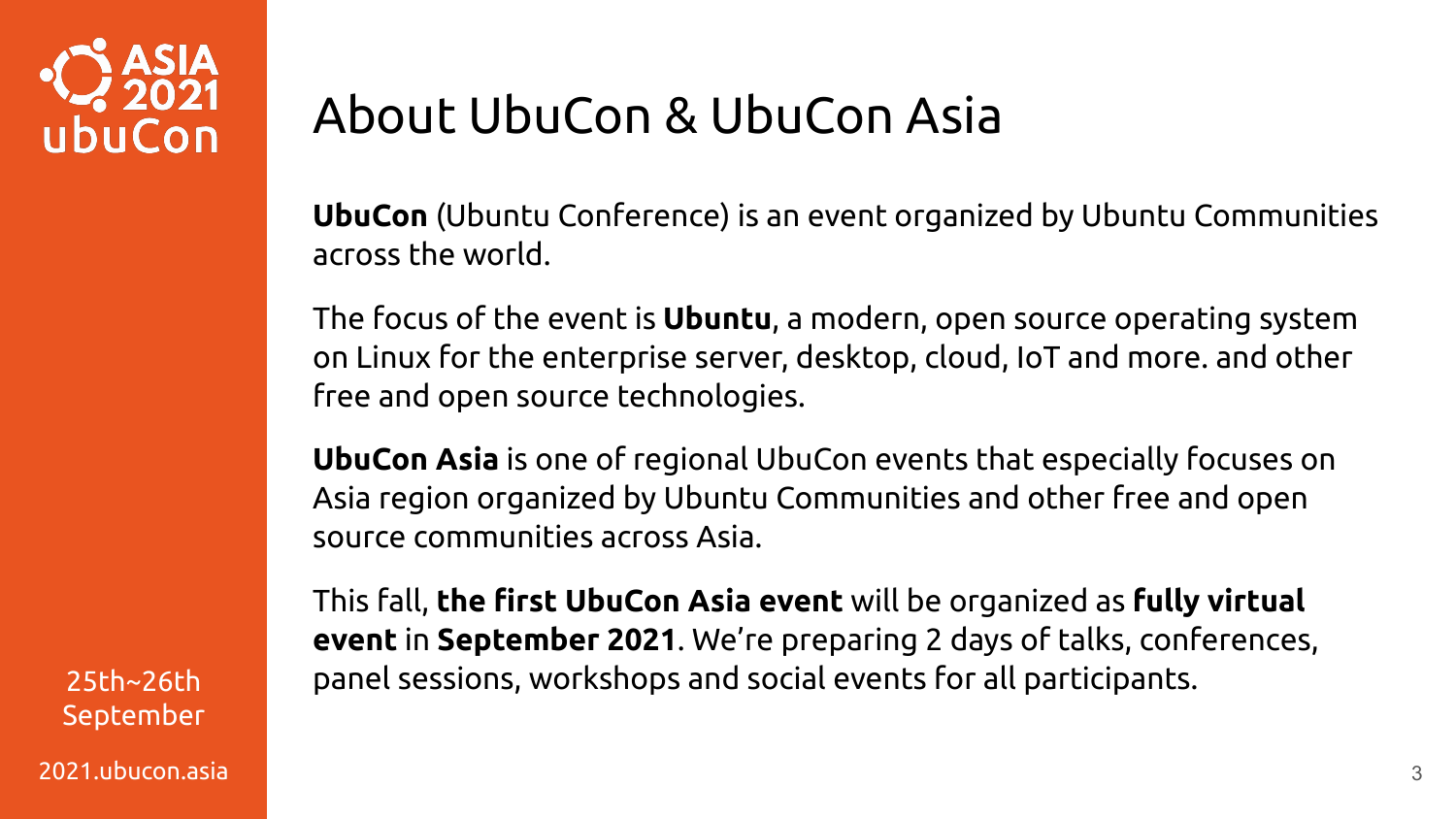

#### Event Overview

| <b>Event name</b>                        | UbuCon Asia 2021                                                                                                                                                                       |  |  |  |
|------------------------------------------|----------------------------------------------------------------------------------------------------------------------------------------------------------------------------------------|--|--|--|
| <b>Theme</b>                             | Ubuntu(on desktop, server, cloud, IoT, localization and more) and related free<br>and open source technologies                                                                         |  |  |  |
| Dates &<br><b>Venue</b>                  | September 25th~26th(Weekend), 13:00~20:00(UTC+9)<br>on eventyay.com platform                                                                                                           |  |  |  |
| <b>Host</b><br>communities               | 7 Ubuntu Local Communities<br>$\bullet$<br>5 other free and open source communities<br>$\bullet$<br>Total 12 free and open source communities from 10 regions across Asia<br>$\bullet$ |  |  |  |
| <b>Contents &amp;</b><br><b>Sessions</b> | Session types: Regular session, Workshop, Panel session, Lightning talks<br>$\bullet$<br>Maximum 4 session rooms simultaneously<br>$\bullet$                                           |  |  |  |
| Fee                                      | Free                                                                                                                                                                                   |  |  |  |

25th~26th September 2021.ubucon.asia

4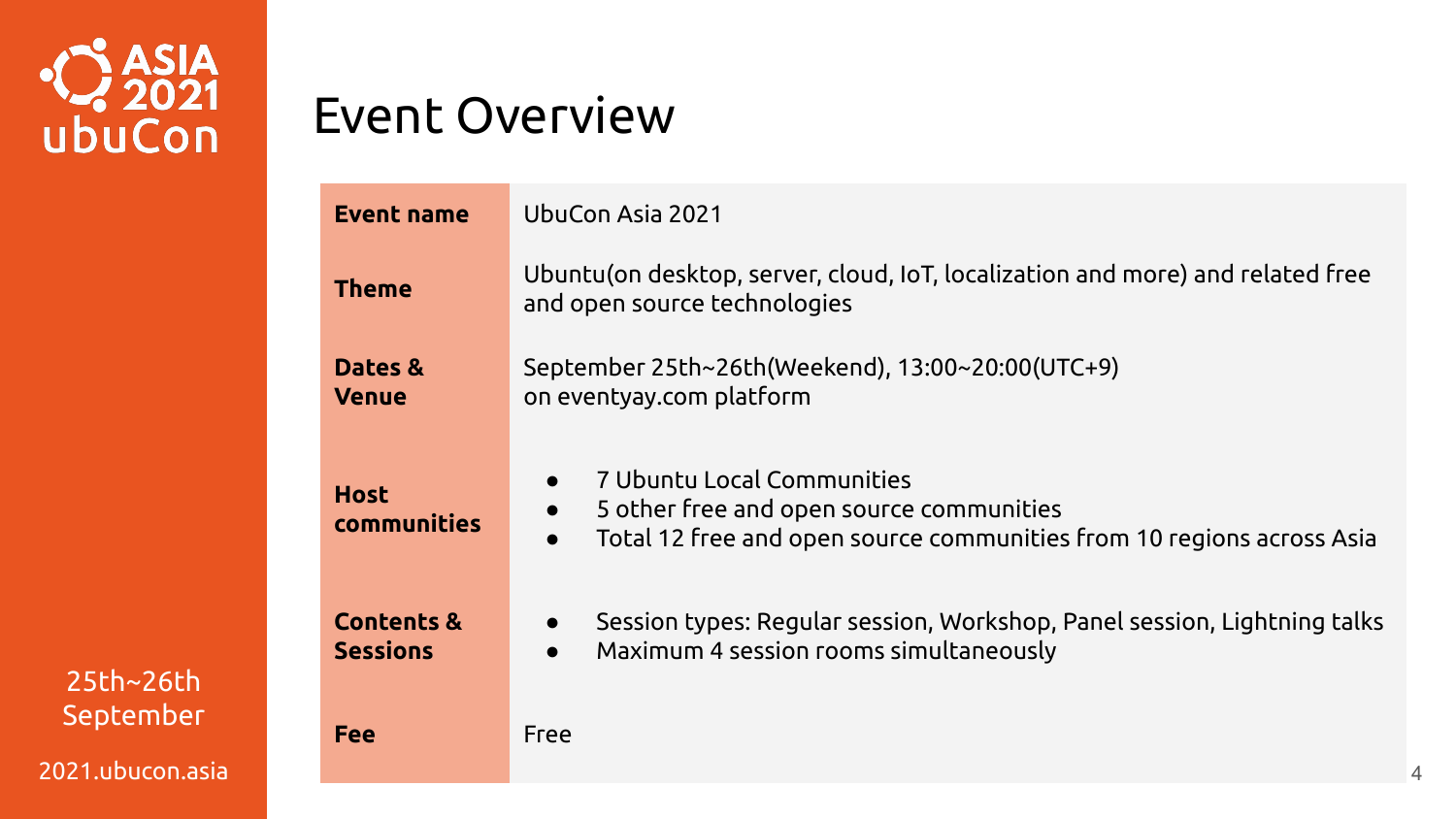

#### **Organizers**

**Youngbin Han** Ubuntu KR Coordination, Tech/Video, Sponsorship **Gunyoung Yoon** Ubuntu KR Coordination, Content **Jeremy Cheng** Ubuntu HK Coordination, Sponsorship **Hong Phuc Dang** FOSSASIA Coordination, Marketing, Tech/Video **Sartika Lestari** Openstack Indonesia Marketing, Content **Liam Zheng** Ubuntu CN Sponsorship **Fumihito Yoshida** Ubuntu JP Tech/Video **Matthew Lien** Ubuntu TW Content **RJ Hsiao** Ubuntu TW Content **Gyuseok Jung** Ubuntu KR Tech/Video **Aron Xu** Ubuntu CN Content **Jun Nogata** Ubuntu JP, Debian JP Marketing **Ravi Bhattarai** FOSS Nepal Community Marketing, Sponsorship **Rhoit Man Amatya** FOSS Nepal Community Tech/Video **Sagun Dhakwa** FOSS Nepal Community Content **Koala Yeung** Ubuntu HK **Khairul Aizat Kamarudzzaman** Ubuntu MY Tech/Video **Robbi Nespu** Ubuntu MY, Debian MY Marketing And +14 more organizers [wiki.ubuntu.com/UbuconAsia/2021/Organizers](https://wiki.ubuntu.com/UbuconAsia/2021/Organizers)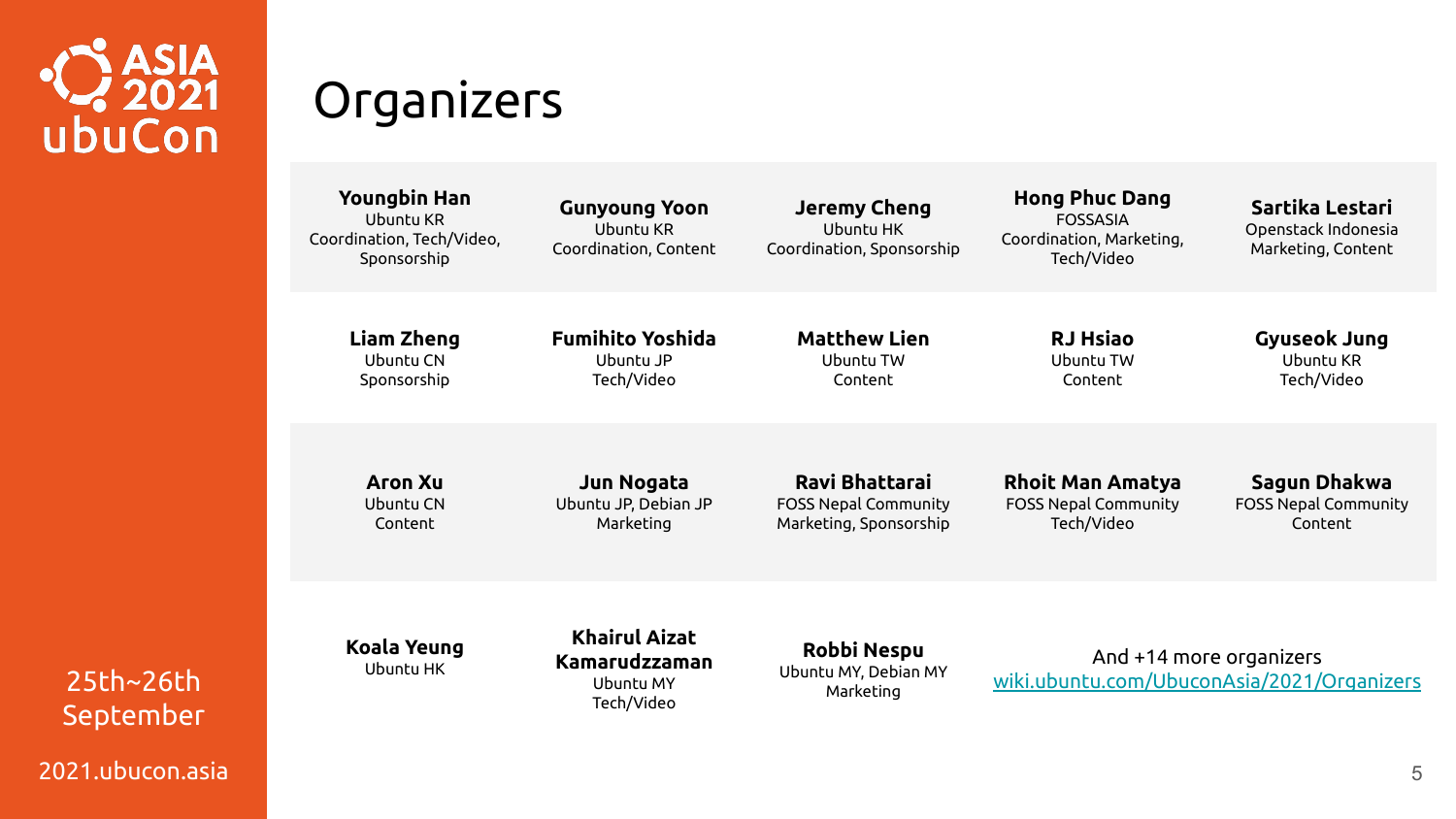

#### Host Communities



25th~26th September 2021.ubucon.asia

\*Due to their country level situation, they are volunteering only when they have some chance to participate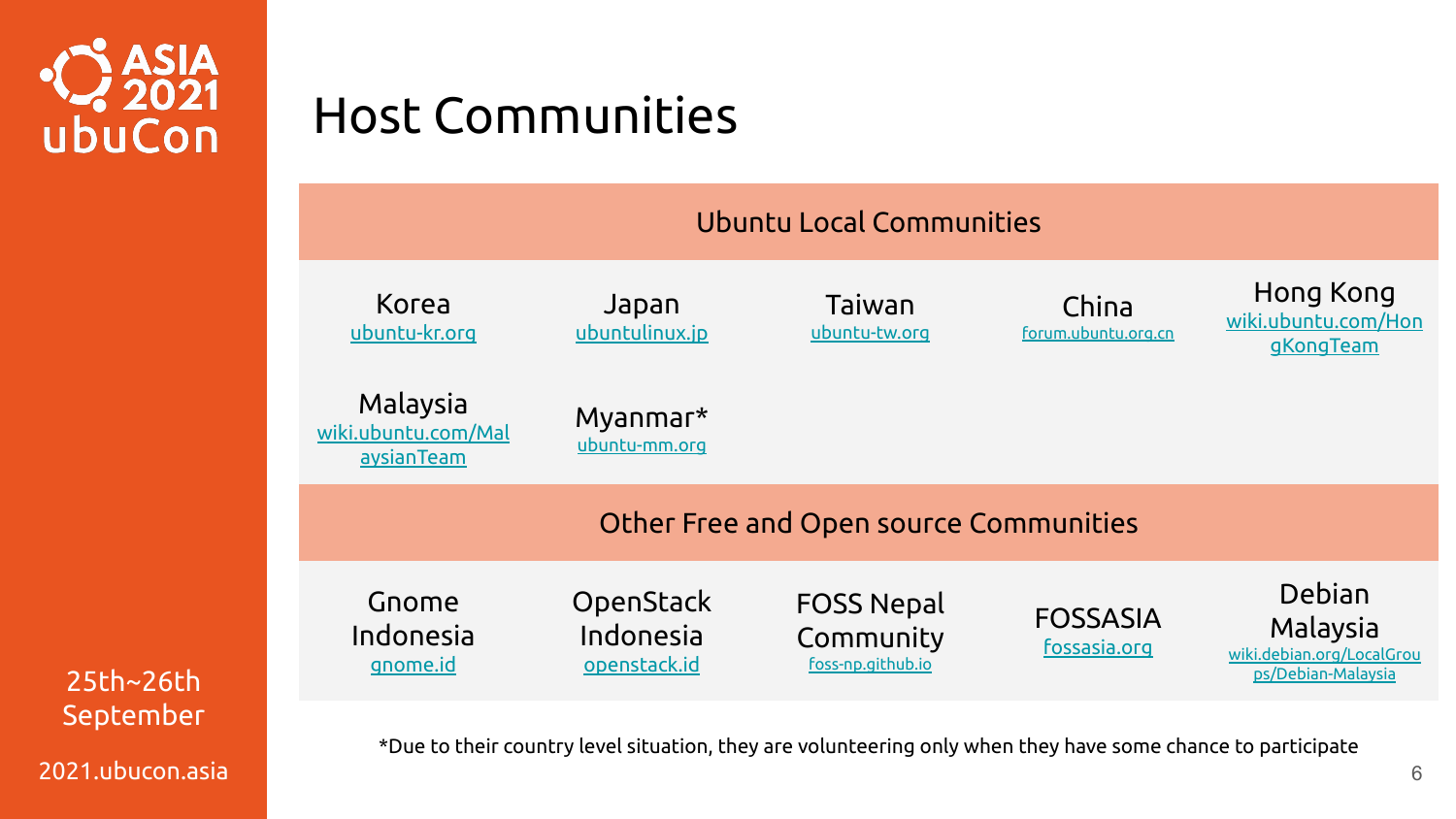

The virtual event venue: Eventyay

UbuCon Asia will take place online using **Eventyay,** an open source event management system.

Eventyay offers a wide range of **features that facilitate online interaction and communication** including **video integration** with BigBlueButton and Jitsi, chat channel and virtual booth.

Additionally it also provides **event management tools** such as call for speakers, scheduling, registration, custom attendee form, ticket sales, promotion code, sponsors branding, speaker position arrangement and more.

25th~26th September 2021.ubucon.asia 7

**Many Global and Virtual events** such as FOSSASIA Summit 2021 **already took place** with **huge success** using **Eventyay**. With Eventyay, **diverse people around the world** will be able to **join and exchange easily.** And it will lead **the first UbuCon Asia to a successful event.**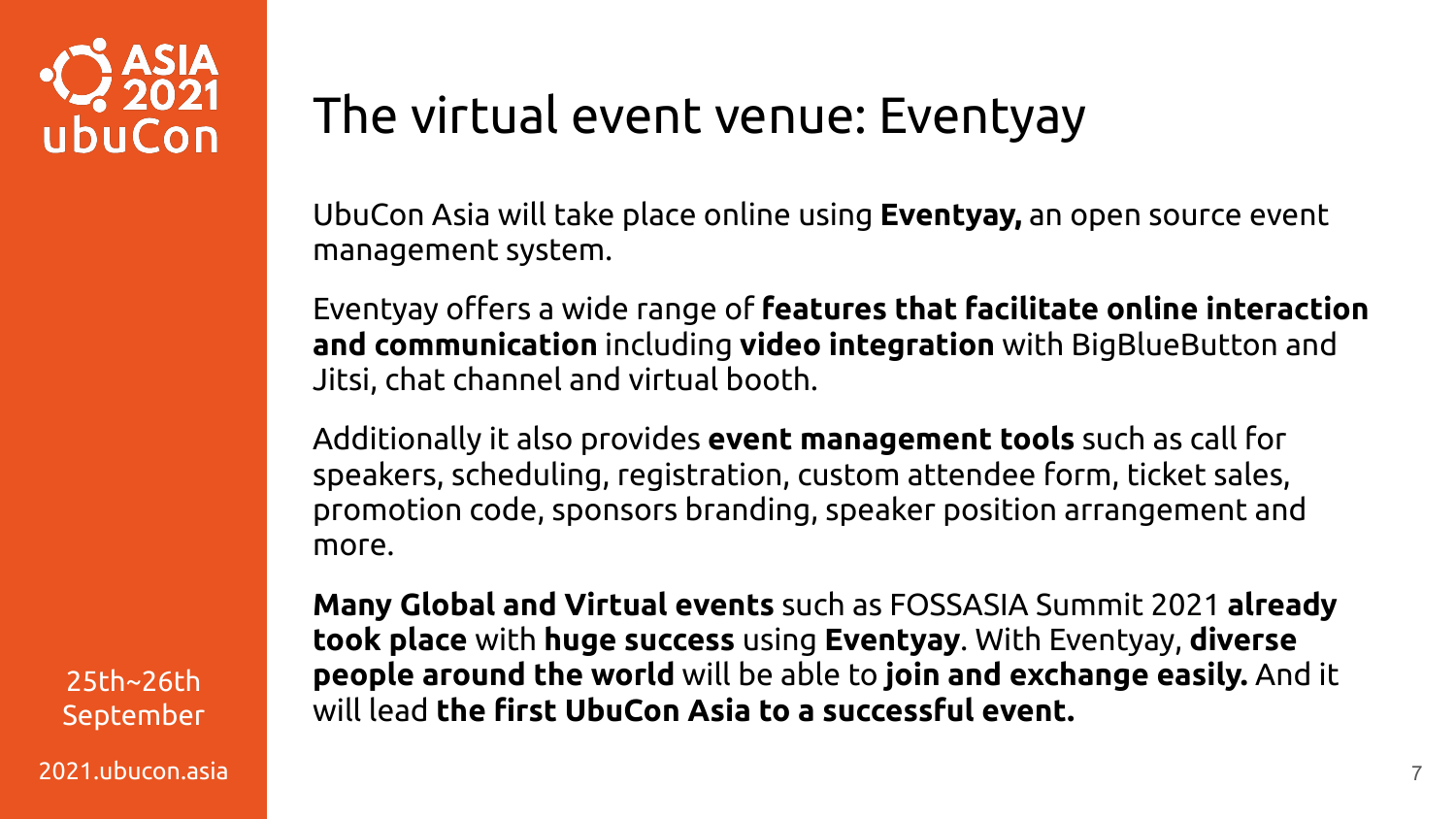

### Event program details - Sessions and Slots

- Maximum 4 session rooms simultaneously
- Talks (30 or 45 minutes including Q&A time.)
	- English session: Live or Pre-recorded
	- Local language session: Only Pre-recorded (session video will be streamed with English subtitles)
- Panels (55 minutes)
	- At least two panelists who discuss a topic and provide insights
- Workshops (1 or 2 hours)
	- Interactive workshops where participants can actively engage in
- Lightning talks (5 minutes)
	- Present ideas or project or share something interesting.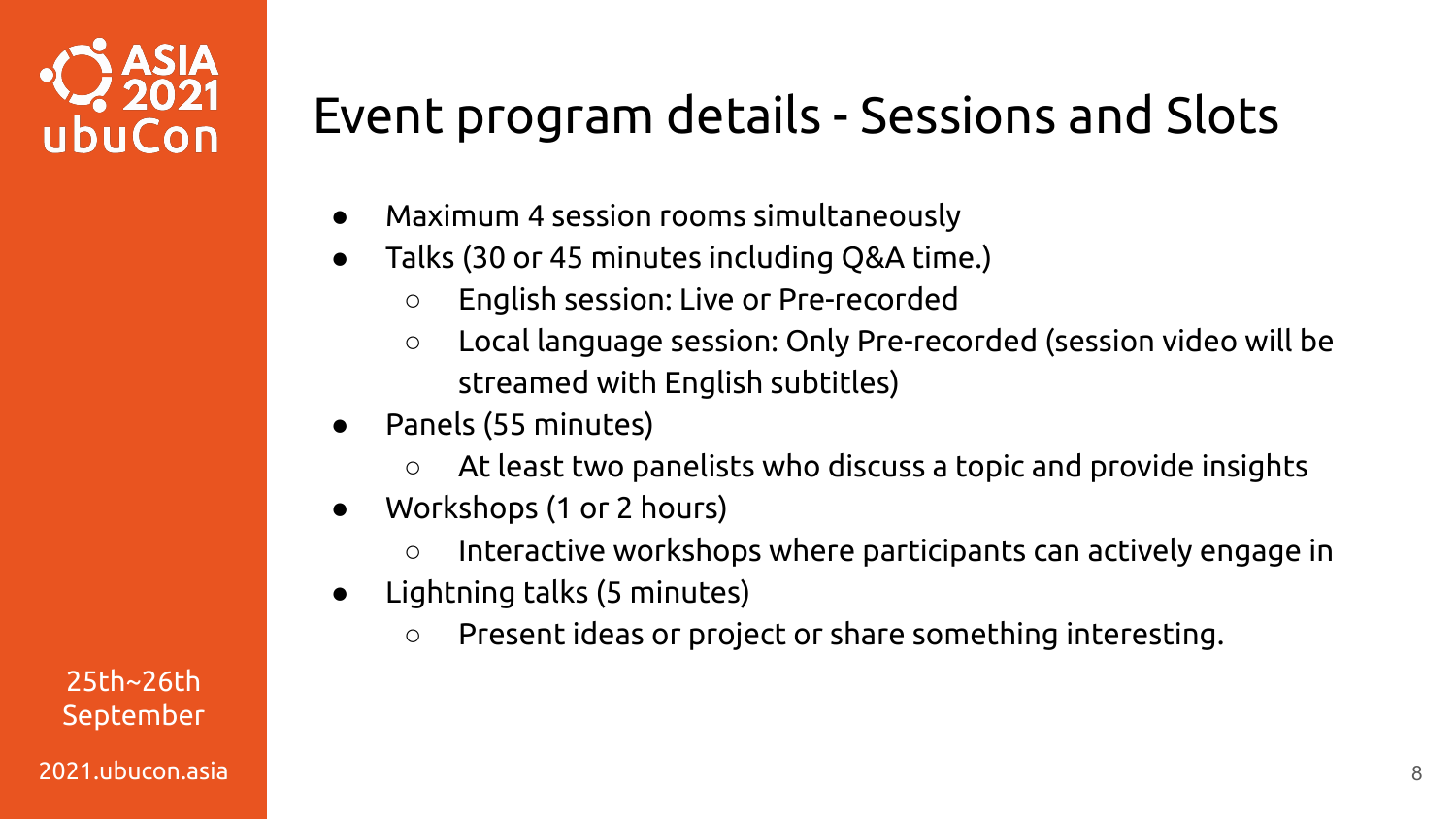

## Event program details - Topics

We encourage people to submit proposals with following topics but not limited to:

- **Desktop**
- Server, infrastructure, Cloud
- Windows Subsystem for Linux
- Localization, Fonts, Input method
- Internet of Things, Embedded
- **•** Security
- Community, Social context
- Case studies

25th~26th September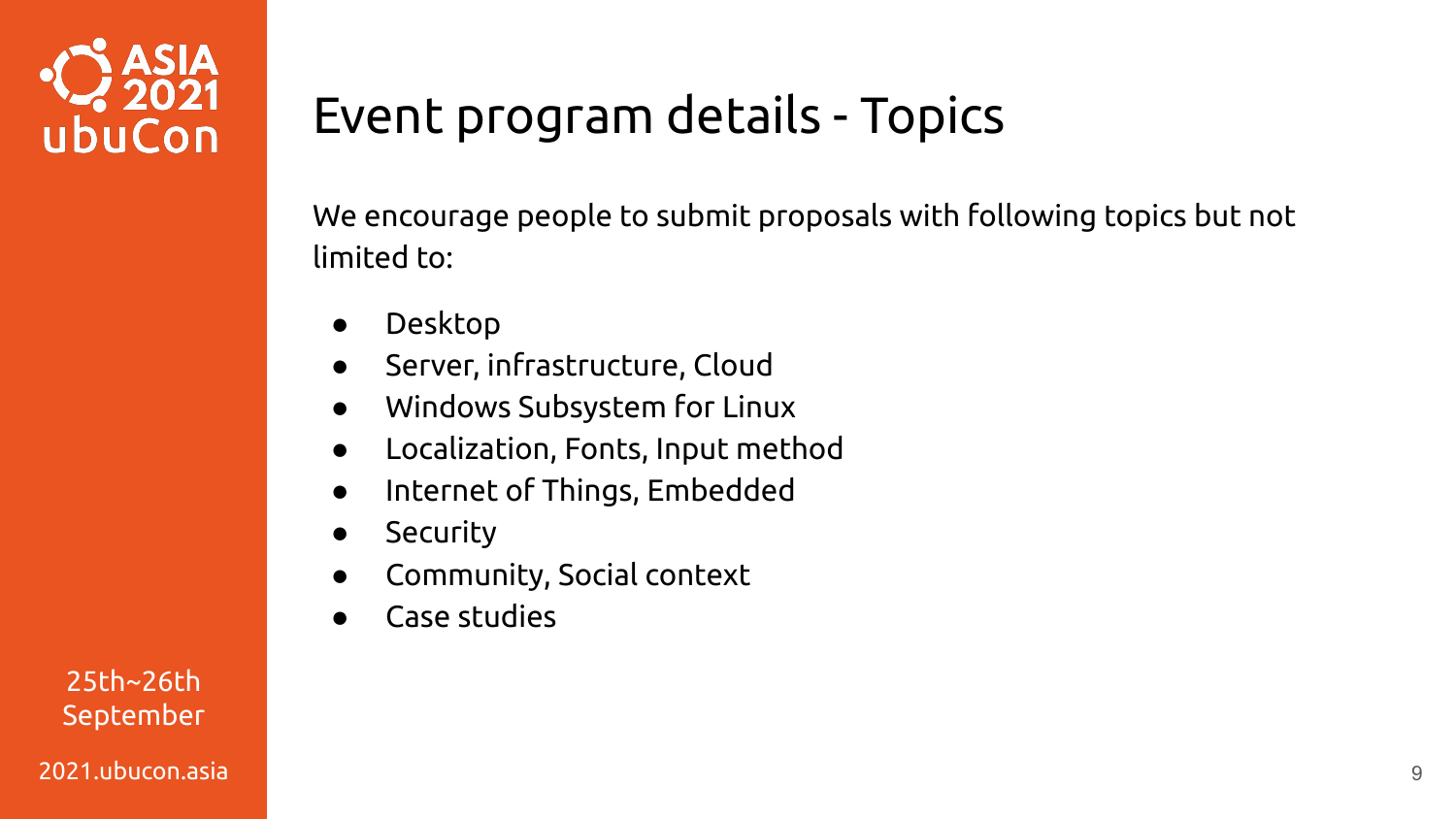

#### Become a sponsor

As a **non-profit** and **community organized** event, Even if it's fully virtual, **We need sponsors to make the first UbuCon Asia happen.**

By becoming one of our sponsors, you are directly **contributing**  to **research and development of Ubuntu and Open Source Software**, and also **making Open Source Community more active and sustainable.**

**With hundreds** of Ubuntu users, developers and enthusiast **across Asia** participating the event, It's a great chance to **empower** your company's **branding that leads the industry** within **international audiences**, promote as employer and interact with attendees to **hire new people** for your company.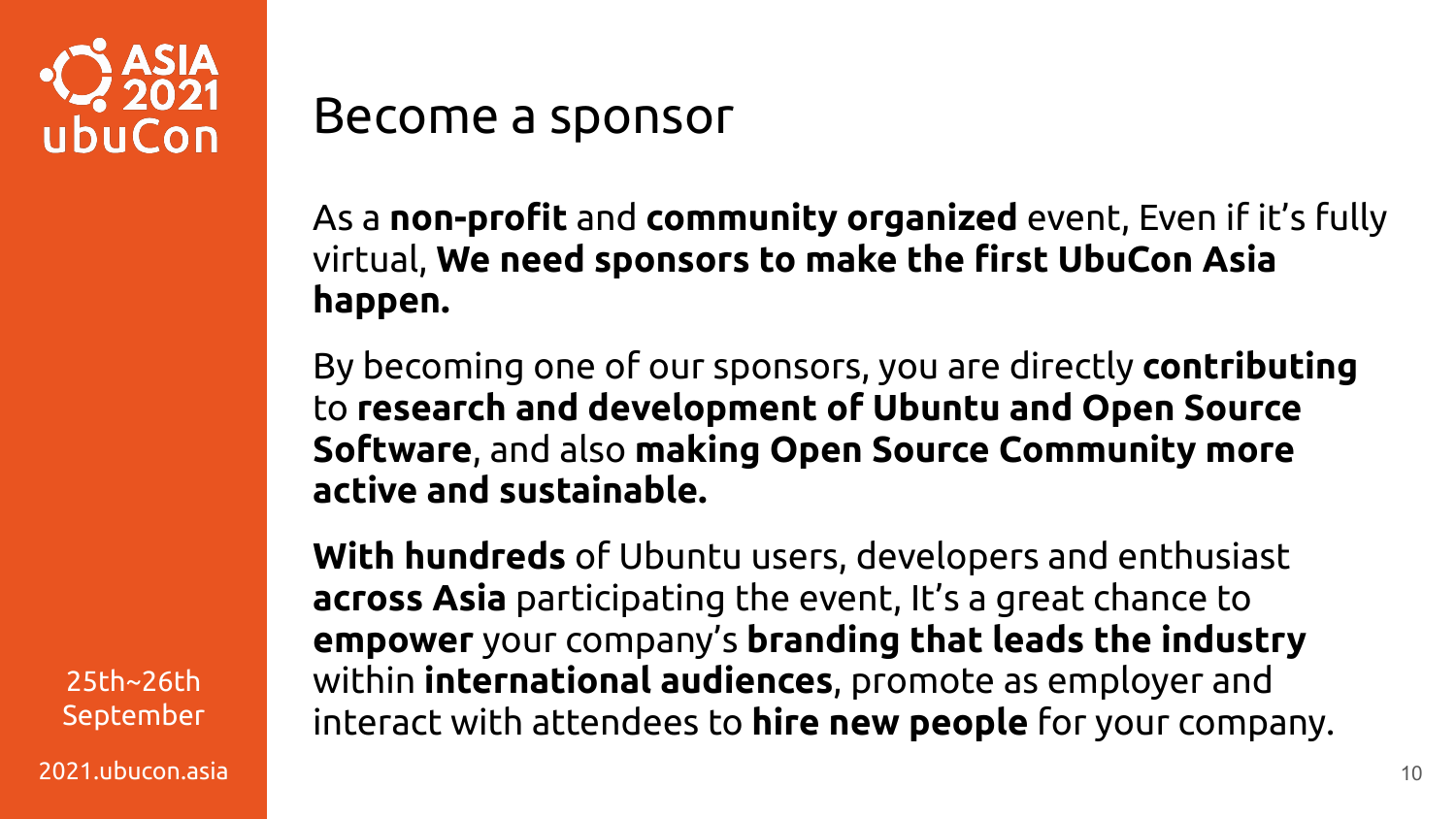

#### Sponsor benefits

- Logo on Website, session videos and swags
- Marketing opportunities
	- Marketing email sent to attendees
	- Promotion through our social media
	- $\circ$  Localized promotion through marketing channels of local communities
- Sponsored session slots with sponsor's own branding.
	- Talk session(30 minutes)
	- Workshop (1~2 hours)
- Virtual booth to engage with attendees
	- Virtual booth page with logo, short video and slide to introduce your company to attendees.
- $25th~26th$   $\circ$  Gather.town booth space to interact with attendees.

September 2021.ubucon.asia 11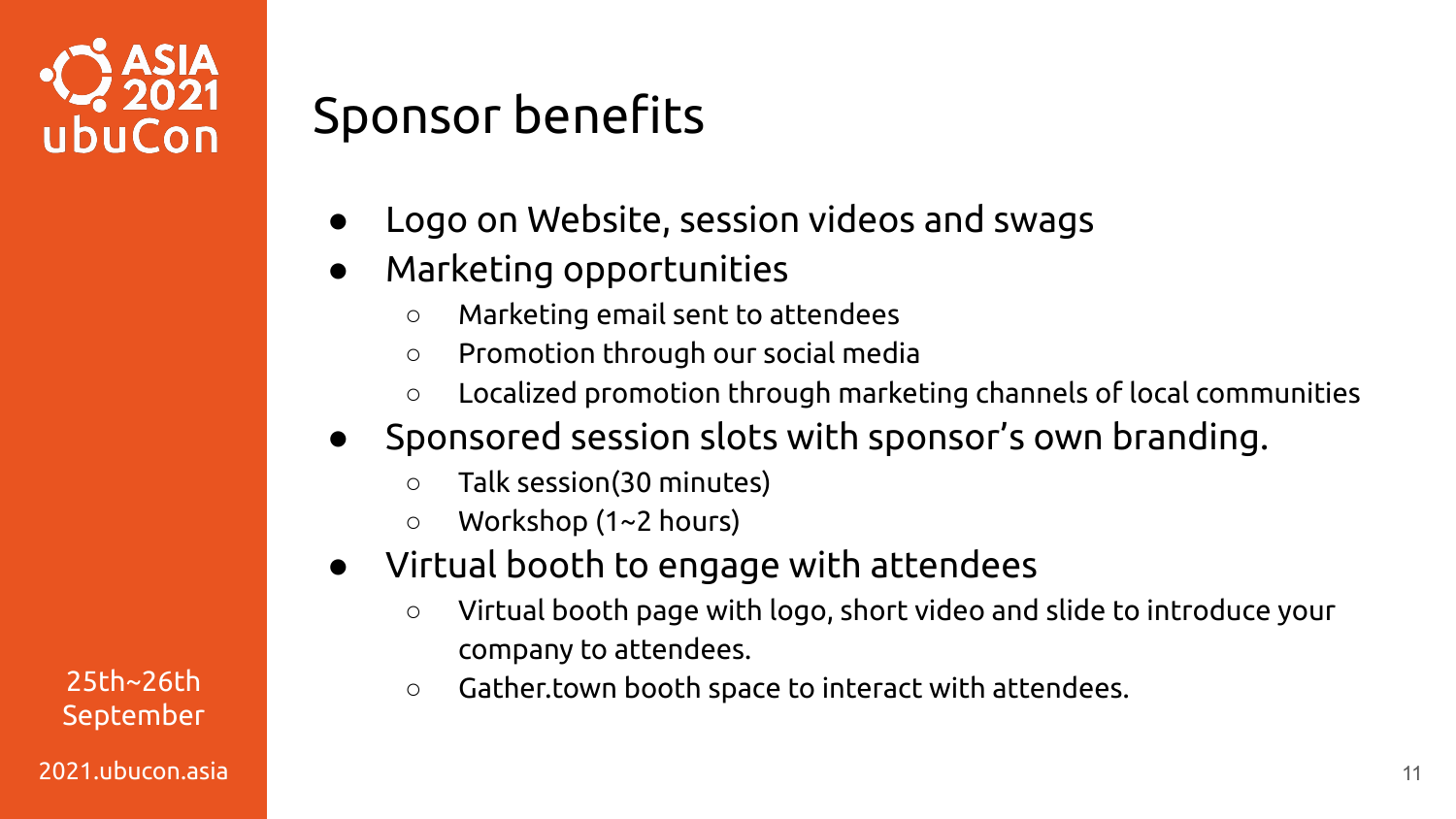

## Sponsorship packages

| <b>Class</b><br>Amount*<br>Qty           | Diamond<br>8000 USD<br>1                 | Gold<br>4000 USD<br>3          | <b>Silver</b><br><b>2000 USD</b><br>6 | <b>Bronze</b><br><b>1000 USD</b><br>Unlimited | Supporter<br><b>300 USD</b><br>Unlimited |
|------------------------------------------|------------------------------------------|--------------------------------|---------------------------------------|-----------------------------------------------|------------------------------------------|
| Logo<br>placement                        | Website + Videos<br>+ T-Shirts           | Website<br>+ Videos            | Website<br>+ Videos                   | Website                                       | Website                                  |
| Mention on<br>marketing<br>channels      | $\overline{4}$                           | 3                              | $\overline{2}$                        | 1                                             | 1                                        |
| Email<br>recognition to<br>all attendees | $Yes + URL$                              | Yes + URL                      | <b>Yes</b>                            | <b>Yes</b>                                    | Yes                                      |
| Sponsor<br>session                       | Keynote(45min max)<br>& Workshop(2h max) | Talk(30min) or<br>Workshop(1h) | Lightning<br>talk(5min)               | No                                            | No                                       |
| Virtual booth<br>(Gather town)           | Large $*$ 4                              | Large $*2$                     | Large $*1$                            | Small $*$ 1                                   | No                                       |

September 2021.ubucon.asia

25th~26th

\*No VAT required. FOSSASIA(NPO registered in Singapore) will receive package amount. 12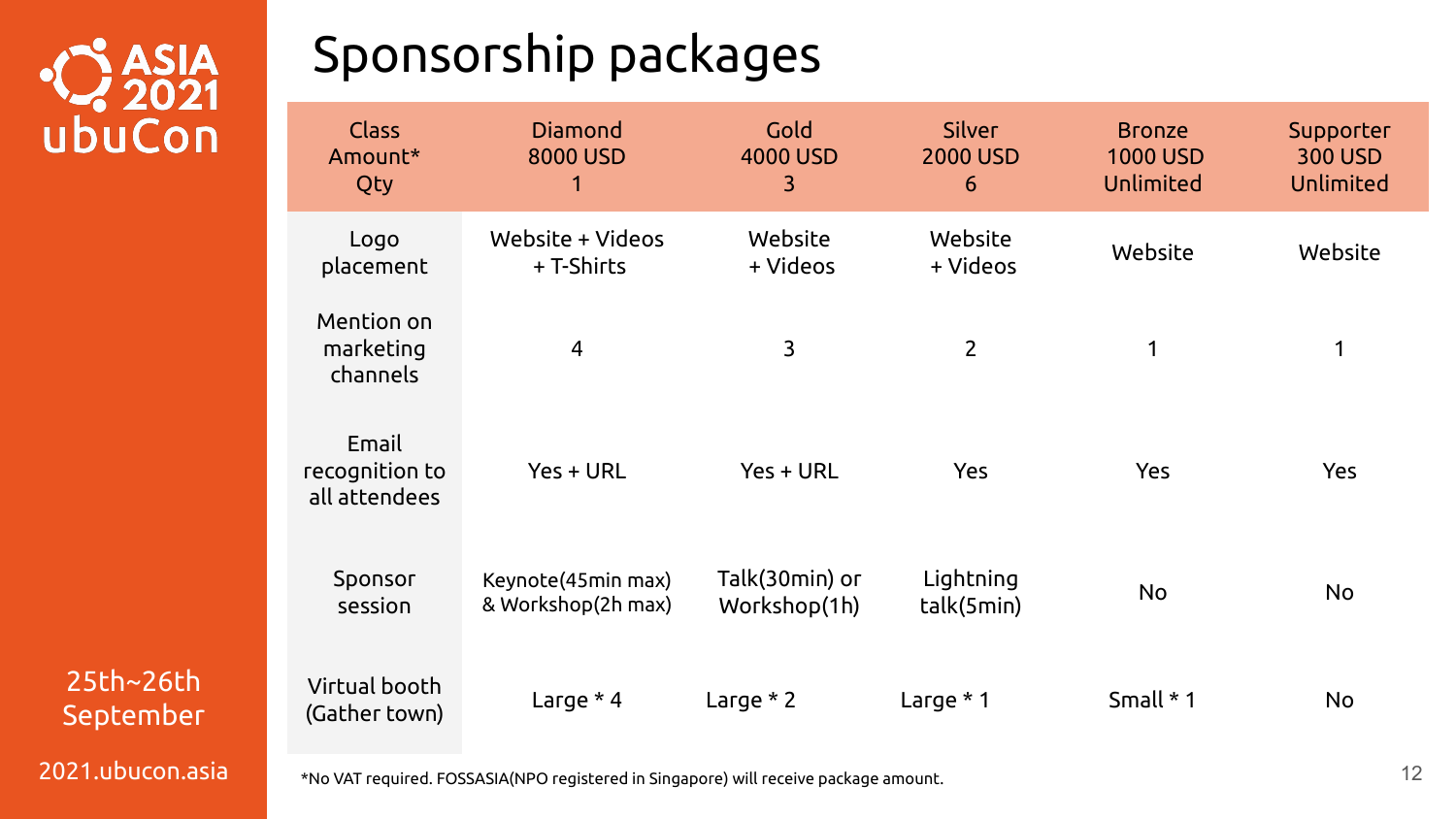

- A Virtual 2D metaverse space that make virtual interactions more human.
- Available for **Diamond, Gold, Silver and Bronze sponsors**
- Pressing **"x"** key near booth shows **webpage for sponsor information.**
- Booth **size vary by** sponsorship **class**
- Gather.town space will be opened during event days.
- Sponsor can customize booth by placing custom objects.
- People can't walk through booth table and booth wall.
- 1 unit padding on left, right and 2 unit padding on bottom of the booth
- Option: Booth area can be private area if sponsor want. ○ Public area by default

25th~26th September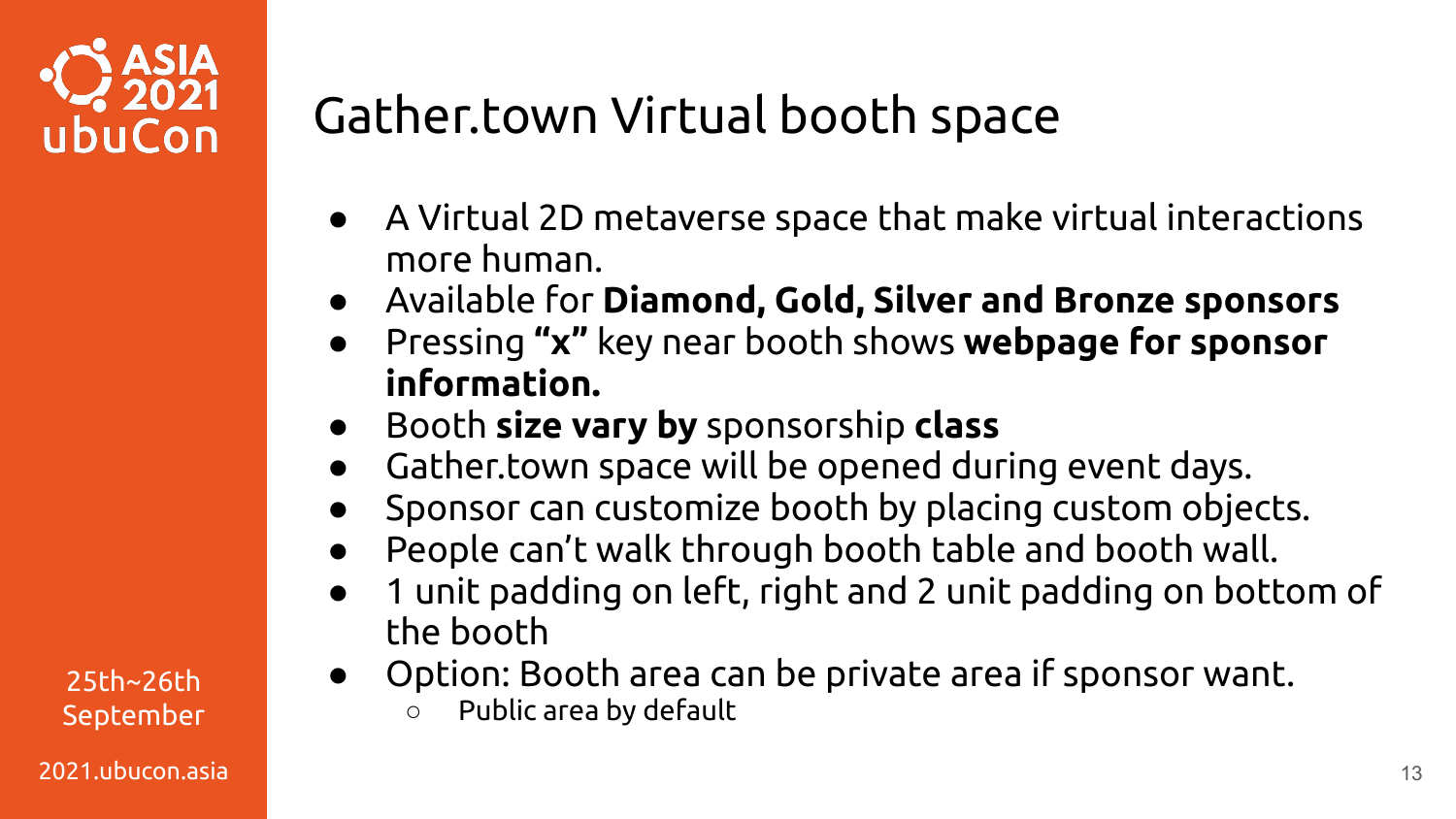



**Diamond** sponsor booth spec

- **Large** booth **\* 4**
- Booth size: **22 \* 7 Units**

25th~26th September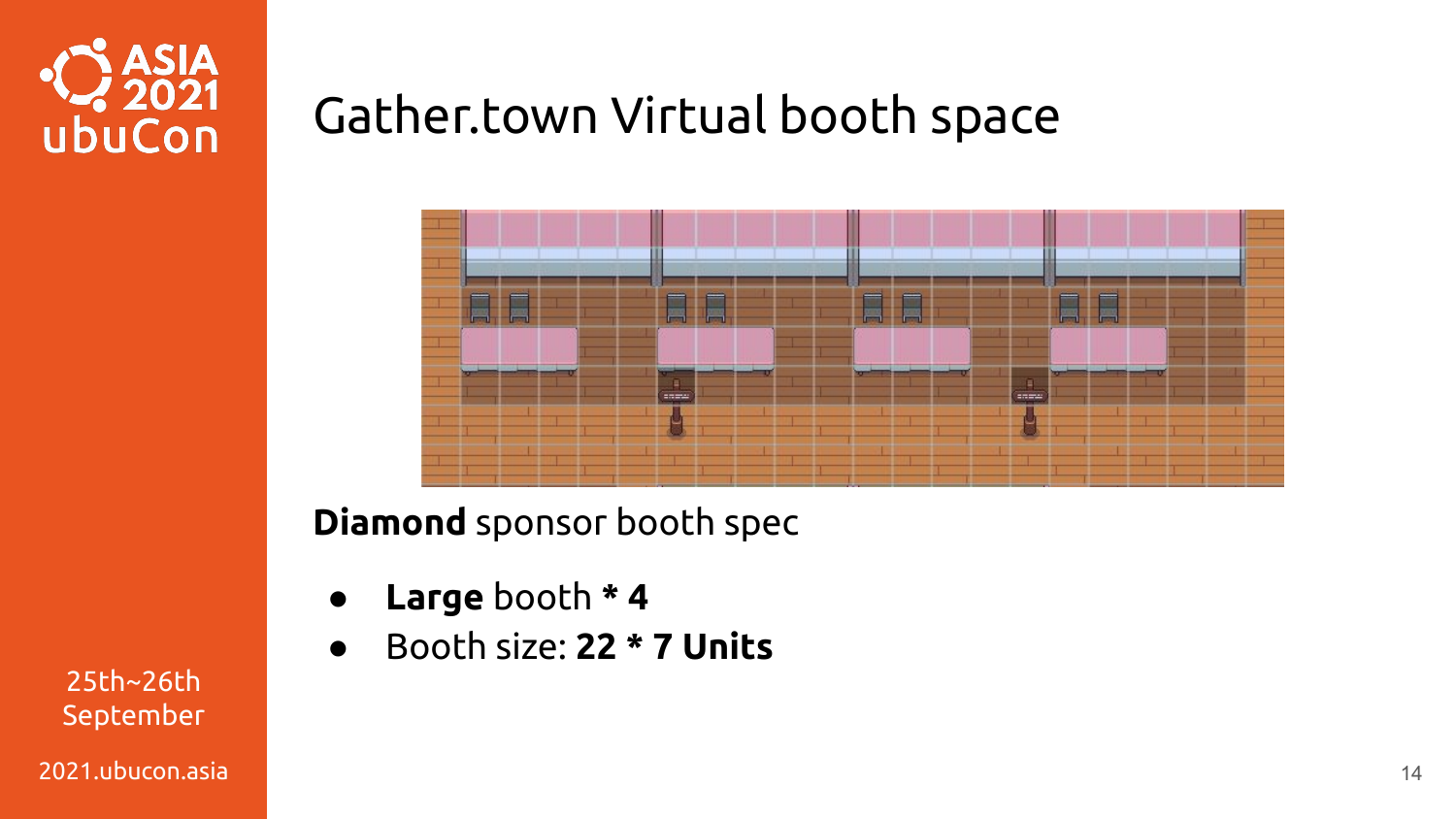



#### **Gold** sponsor booth spec

- **Large** booth **\* 2**
- Booth size: **12 \* 7 Units**

25th~26th September

2021.ubucon.asia 15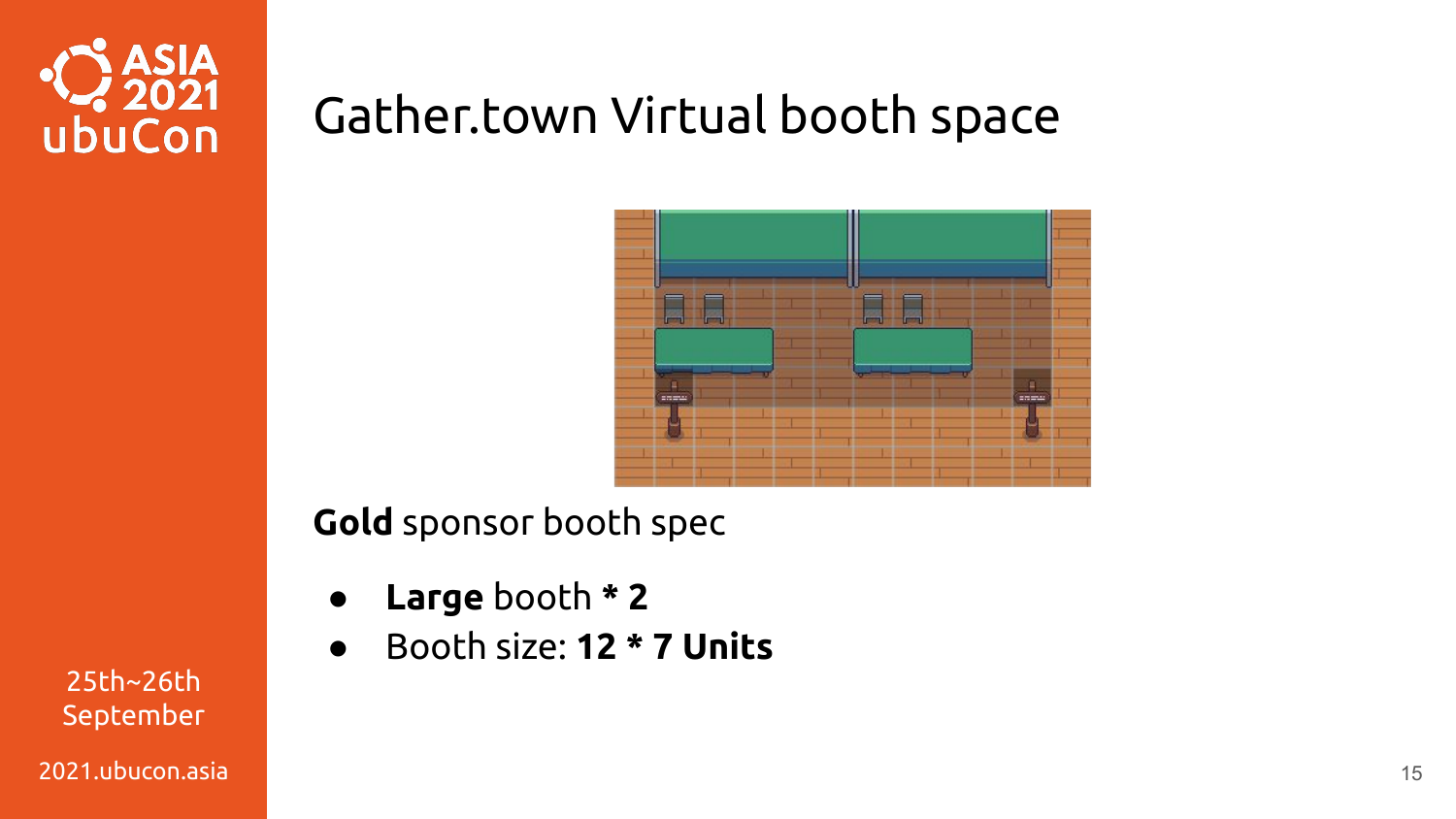





**Silver** sponsor booth spec

- **Large** booth **\* 1**
- Booth size: **7 \* 7 Units**

**Bronze** sponsor booth spec

- **Small** booth **\* 1**
- Booth size: **5 \* 7 Units**

25th~26th September

2021.ubucon.asia 16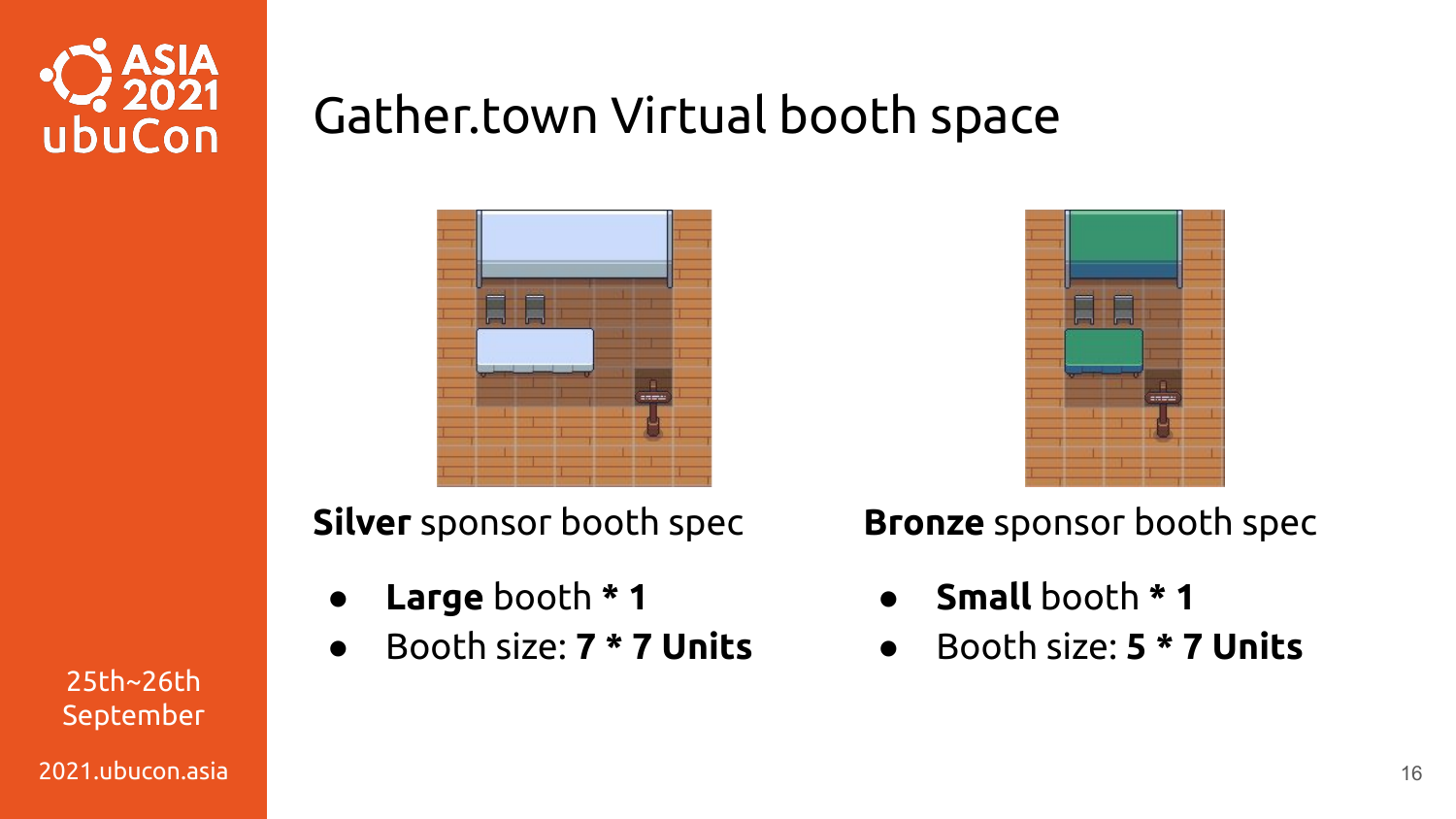

## Non-cash sponsorship packages

- Local video studio sponsorship
	- Provide local team video recording studio and equipments for recording session videos.
- Video internalization sponsorship
	- Help us creating closed caption and its English translation for pre-recorded session videos with local language.
	- Creating subtitles and translating it will mostly done by our volunteers and some automation tools. But still there will be many works to do for our volunteers.
- Infrastructure sponsorship
	- Provide infrastructures for running fully virtual event.
	- e.g. Video call, Ticketing system, Domain, Credit for Cloud infra, etc.
- Swag sponsorship
	- Free swag for attendees (for people in your region or across the world)
- 25th~26th and a complete swag for accendees (for people in your regional control of the Swag shipping by yourselves.

September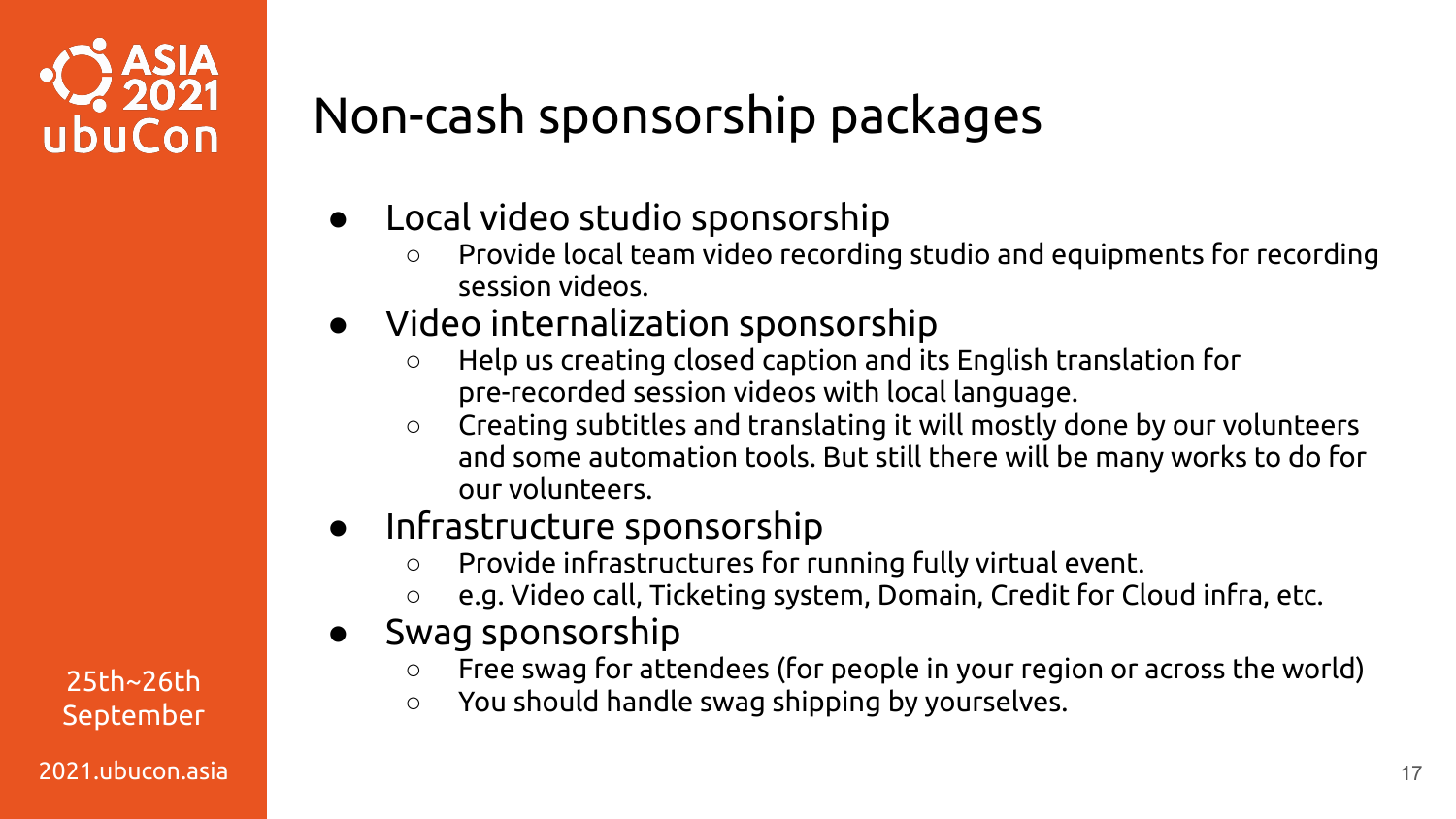

## Non-cash sponsorship packages

| <b>Type</b>                         | Local video studio<br>sponsorship                                                                                       | Video<br>internalization<br>sponsorship         | Infrastructure<br>sponsorship | Swag sponsorship                         |  |  |
|-------------------------------------|-------------------------------------------------------------------------------------------------------------------------|-------------------------------------------------|-------------------------------|------------------------------------------|--|--|
| Logo                                |                                                                                                                         | Logo on web and<br>corresponding session videos |                               | On Web and the swags<br>you will provide |  |  |
| Mention on<br>marketing<br>channels | Will be mentioned to thank for providing corresponding sponsorship                                                      |                                                 |                               |                                          |  |  |
| Virtual booth<br>(Gather town)      | Available upon request if you choose 2 or more packages.<br>Booth size vary by the what you provided.<br>1 <sup>5</sup> |                                                 |                               |                                          |  |  |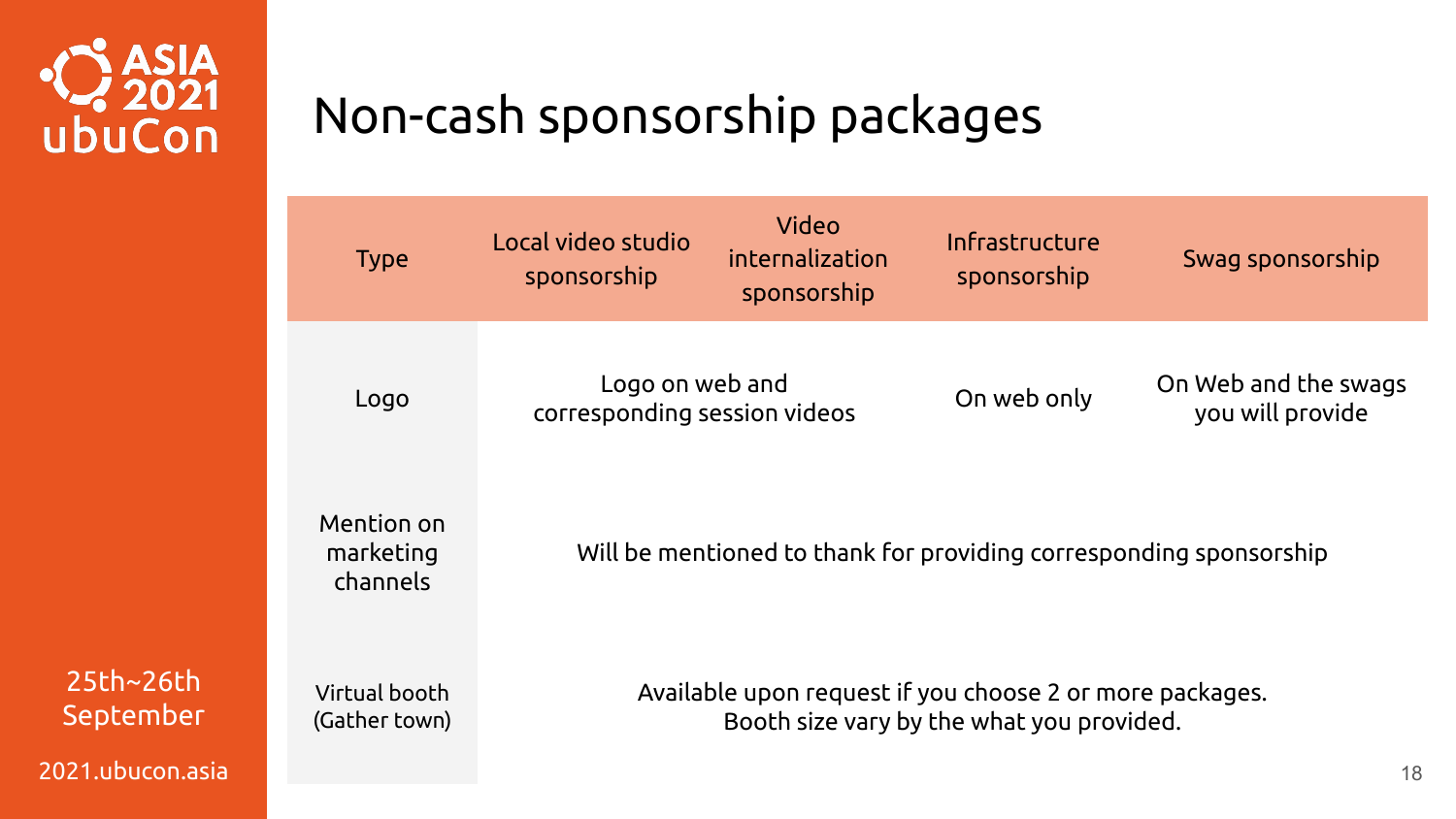

#### Additional sponsorship opportunities

In case, You want to sponsor our event, but the packages described in this brochure doesn't fit your needs or you want to sponsor something else.

Don't hesitate to contact sponsorship team to discuss about additional sponsorship opportunities. We can work together to find the right package for your company or organization.

Based on what you provide through sponsorship, We may provide similar benefits described in this brochure.